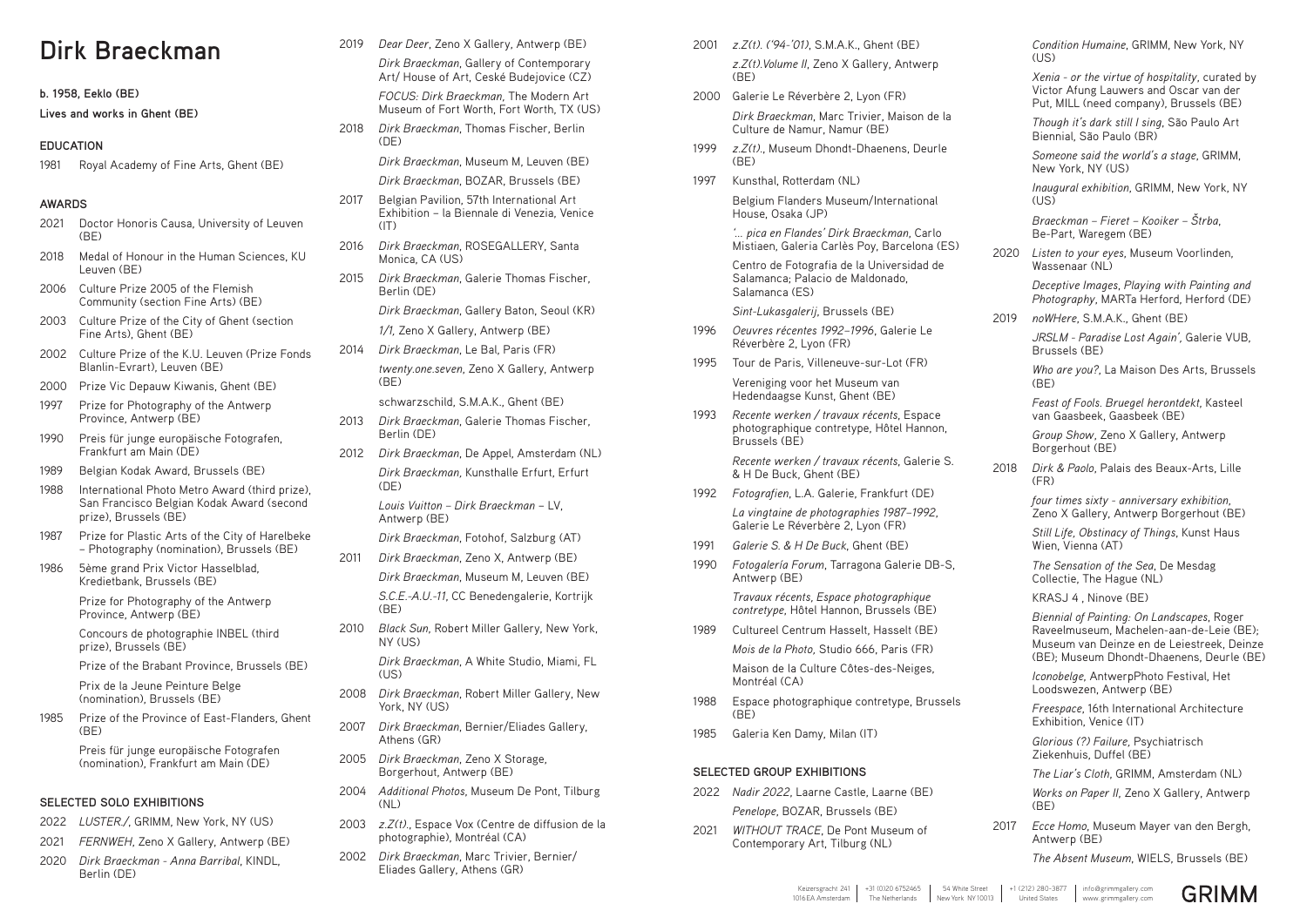*Jan Lauwels – Silent Stories*, BOZAR, Brussels (BE)

*WeerZien*, De Pont, Tilburg (NL)

*Leaving the Still Image/Biennale für aktuelle Fotografie*, Wilhelm-Hack-Museum, Ludwigshafen (DE)

*The Still Point of the Turning World - Between Film and Photography*, FoMu, Antwerp (BE)

*Angst Essen Seele Auf*, LLS387, Antwerp  $(BF)$ 

2016 *From Broodthaers to Braeckman. Photography in the Visual Arts in Belgium*, MHKA, Antwerp (BE)

> *Capital: Debt – Territory – Utopia*, Hamburger Bahnhof, Berlin (DE)

*The One - The Real,* Kromus + Zink, Berlin  $(DF)$ 

*In Wonderland*, Salon Dahlmann, Berlin (DE)

*le Bourgmestre de Furnes*, Emergent, Veurne  $(BF)$ 

*Museum Dirk De Wachter*, Museum Dr. Guislain, Ghent (BE)

*TOUCHED – Craftsmanship in Contemporary Photography*, Museum Het Schip, Amsterdam (NL)

*The Importance of Being…, Museum of Contemporary Art of the University*, Sao Paolo (BR)

*Global Perspectives on Photography,* Design District (Pavilion Belgium & The Netherlands), Dubai (AE)

*De Zee / The sea – salut d'honneur Jan Hoet*, Mu.ZFF, Ostend (BF)

*Secret Passions – private flemish collections*, Lille3000, Tripostal, Lille (FR)

*Dirk Braeckman, Susan Hartnett, Jockum Nordström, Jack Whitten*, Zeno X Gallery, Antwerp (BE)

2015 *Chinese Utopias revisited – the elephants*, BOZAR, Brussels (BE)

> *Mijn vlakke land. On photography and landscape*, FoMu, Antwerp (BE)

*PASS*, Pass Mullem, Huise, Wannegem and Lede (BE)

*Stilte is als Ademhalen (Silence out loud),* Museum Kranenburgh, Bergen (NL)

*Her First Meteorite, volume 2*, Rosegallery, Santa Monica, CA (US)

*Maarten Van Severen & Co over ontwerpers, kunstenaars & makers*, Design Museum, Ghent (BE)

*The Importance of Being…,* Museo de Arte Contemporáneo, Buenos Aires (AR); Museo Nacional de Bellas Artes, Havana (CU)

2014 *The Importance of Being…*, Museu de Arte Moderna, Rio de Janeiro (BR)

*Over spoken, monsters, flesgeesten en andere verschijningen*, Project Space 1646. The Hague (NL)

*De Vierkantigste Rechthoek –* Tom Barman sees all sides of a centery of Belgian art, Kunsthal KAdE, Amersfoort (NL)

*Capita Selecta*, Broelmuseum, Kortrijk (BE)

*Broodthaers en de zee – Homage to Marcel Broodthaers, the painter of the sea*, NAVIGO-National Visserijmuseum, Oostduinkerke (BE)

*Verf Na Van Eyck*, Croxhapox, Ghent (BE)

*Biennial of Painting / Biënnale van de Schilderkunst: De toets van de schilder*, Roger Raveelmuseum, Zulte - Mechelen (BE)

2013 *Upside Down, Let's Dance*, Museumcultuur Strombeek/Gent, Strombeek-Bever (BE)

> *14 – 18 La guerre vue par Otto Dix – George Grosz – Dirk Braeckman*, Maison de la Culture, Namur (BE)

*Museum to scale 1/7,* Royal Museums of Fine Arts of Belgium, Brussels (BE)

*Paint it black*, CODA, Apeldoorn (NL)

*12 × 50 voor CONVENT 22*, NETWERK, Aalst (BE)

*Opening New Space,* Zeno X Gallery, Antwerp (BE)

*In the context of Antoine Watteau. Painter of music,* A.W.-M.P.-13 -2012, BOZAR, Brussels (BE)

*Speeltijd*, Koninklijk Atheneum Berchem, Berchem; Genre Humain. Espace photographique contretype, Brussels  $(BF)$ 

2012 *QNX – een plek voor rituelen*, curated by Peter Verhelst en Maud Bekaert, Concertgebouw, Bruges (BE)

> *Paysage du mental – Mindscapes*, La Centrale électrique, Brussels (BE)

*Sint-Jan*, Saint Bavo's Cathedral, Ghent (BE)

*Raisons for Walling a House*, Valerie Traan gallery, Antwerp (BE)

*Ecarts & Traces*, Espace le Carré, FRAC Nord-Pas de Calais, Dunkerque (FR)

Galerie Thomas Fischer, Berlin (BE)

2011 KASK 260, Ghent (BE)

*In Flagranti*, Dortmunder Kunstverein, Dortmund (DE

*Double or Nothing. On the work of 51N4E*, BOZAR, Brussels (BE)

*Foto (=) Kunst,* Museum Het Valkhof, Nijmegen (NL)

*Delicious…*, several locations, Sint-Truiden  $(BF)$ 

2010 *Huiselijkheid*, Roger Raveelmuseum, Machelen-Zulte (BE)

> *Manières noires*, Beaux-Arts Mons, Mons (BE)

> *The Good, the Bad & the Ugly,* De Garage, Mechelen (BE)

*Xanadu!,* S.M.A.K., Ghent (BE)

*People and Places – La condition humaine*, Musée des Augustins, Hazebrouck (FR)

*The State of Things*, National Art Museum Of China, Beijing (CN)

*Robbrecht and Daem. Pacing Through Architecture*, Whitechapel Gallery, London (UK)

*In Praise of Shadows.* Dirk Braeckman, Bill Henson, Josh Lehrer, Robert Miller Gallery, New York, NY (US)

2009 *Change of the Century*, Centrum Kunstlicht in de Kunst, Eindhoven, i.c.w. S.M.A.K., Ghent (BE)

> *The State of Things*. Europalia China. Brussels-Beijing, Bozar, Brussels (BE)

*Time is a Book. Time festival 2009,* Ghent (BE) – curated by Els Dietvorst and Dirk Braeckman

*A Story of the Image.Old & New Masters from Antwerp*, National Museum, Singapore (SG)

*Mise à l'échelle. Regard sur la collection du Musée des arts contemporains,* MAC's Grand- Hornu, Hornu (BE)

*The Portrait. Photography as Stage. The photographic portrait from 1980 until now,* Kunsthalle Wien, Vienna (AT)

*Fading*, Museum van Elsene, Brussels (BE)

*Veronica's*, International Fotofestival, Knokke-Heist (BE)

*Jeugdzonde. Over opus één en opus min één*, LLS 387 Ruimte voor actuele kunst, Antwerp (BE)

*Goldfish Suddenly Dead,* Extra City Centre for Contemporary Art, Antwerp (BE)

2008 *Spel van de waanzin*, Museum Dr. Guislain, Ghent (BE)

> *Darkside. Photographic Desire and Sexuality Photographed*, Fotomuseum, Winterthur (CH)

*Belgier. Aktuelle Kunst aus Belgien*, Figge von Rosen Galerie, Cologne (DE)

*Zerbrechliche Schönheit. Glas im Blick der Kunst,* Museum Kunst Palast, Düsseldorf (DE)

*Jan Fabre. De geleende tijd / Le temps emprunté*, BOZARr, Brussels (BE)

*La collection De Pont à Paris,* Institut Néerlandais, Paris (FR)

*Nieuwe Collectie*, Stedelijk Museum Wuyts-Van Campen & Baron Caroly, Lier (BE)

*The Hands of Art*, S.M.A.K., Ghent (BE)

*Palazzo Existencia. Le Spleen de Gand*, Komijnstraat, Ghent (BE)

*Trends 08*, Children's Art Project Sint-Barbaracollege, Ghent (BE)

2007 *Click Doubleclick. The Documentary Factor*, Haus der Kunst, Munich (DE); BOZAR, Brussels (BE)

> *Extremities. Artetage*, Museum of Modern Art, Vladivostok (RU)

*Kick!box,* dvd, S.M.A.K., Ghent; AZ Maria Middelares, Ghent (BE); Time Festival, Ghent (BE)

*Eclipse*. 36th Internationaal Filmfestival Rotterdam, RAM Galerie voor hedendaagse kunst, Rotterdam (NL)

2006 *Sisyphe*, MAC's Grand-Hornu, Hornu (BE) *25 Jaar Zeno X*, Zeno X Gallery, Antwerp (BE)

> *Dark*, Museum Boijmans van Beuningen, Rotterdam (NL)

*Bela Lugosi is dead*, Galerie Bernhard Bischoff, Bern (CH)

*Het archief van de verbeelding*. Constructie van de ander, BOZAR, Brussels (BE)

*Chemisch Insect,* Nationale Toneel Gent, Ghent (BE)

2005 *Slow Art. Zeitgenössische Kunst aus Flandern und den Niederlanden*, Museum Kunst Palast, Düsseldorf (DE)

2004 *Ideale e Realta. A History of the Nude in Photography,* Galleria d'Arte Moderna, Bologna (IT)

> *De donkere camera*, Kunstmuseum, The Hague (NL)

2003 *Le pire est à venire. Image contemporaines du monde, sélection du musée Niépce*, Musée Nicéphore Niépce, Chalon-sur-Saône (FR)

> *Opzij van het kijken*, Poëziezomer, Watou (BE)

*Gelijk het leven is,* S.M.A.K., Ghent (BE)

2003 *Beaufort. Triënnale voor Hedendaagse Kunst aan Zee*, Vzw Ku(n)st, Ostend (BE)